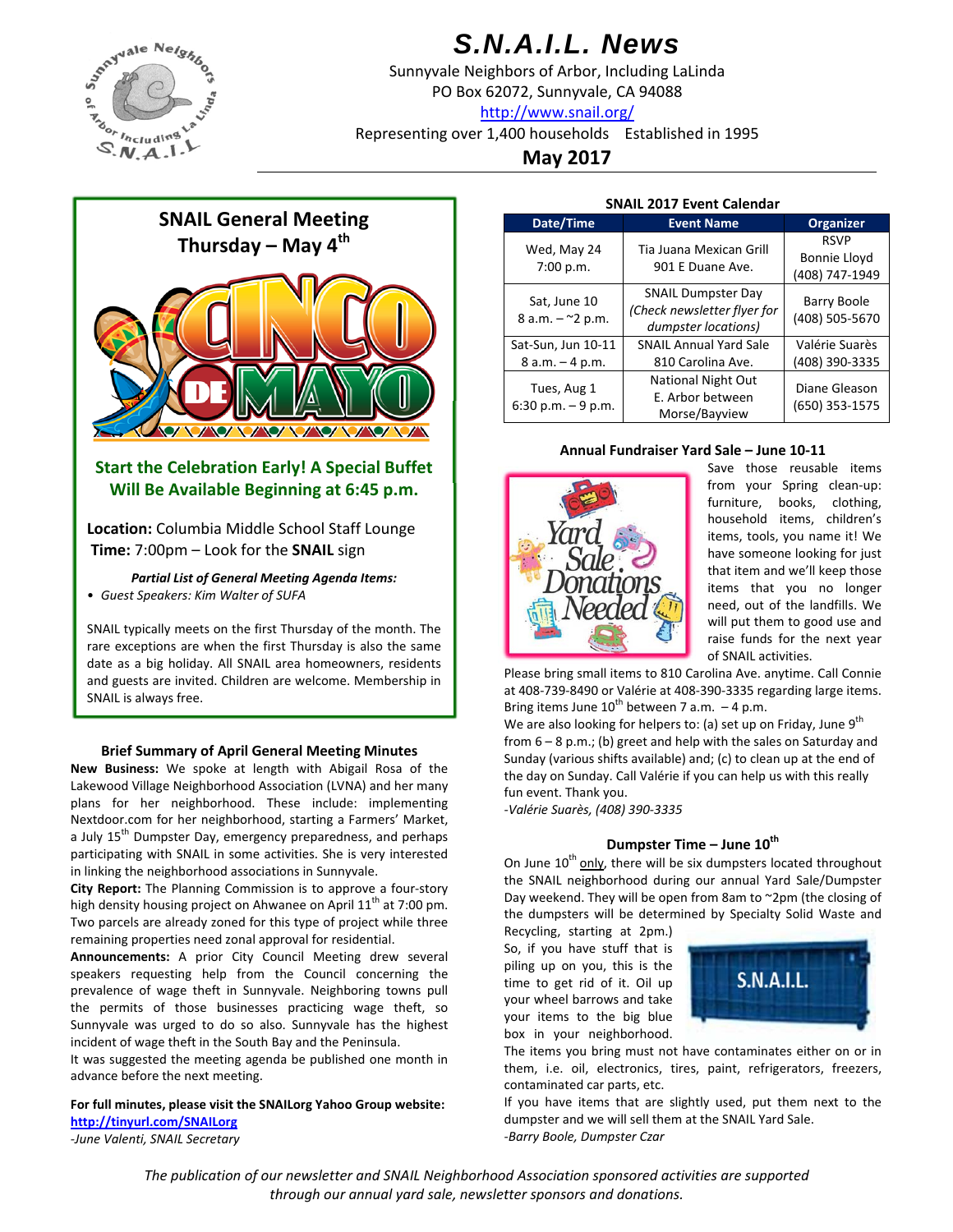

### **Columbia Neighborhood Center (CNC) News**

*For current information on programs, call CNC at (408) 730‐7800 or email CNC @ sunnyvale .ca .gov or go to the CNC web page at http://CNC.inSunnyvale.com.*

**Better Choices, Better Health (Spanish):** The Health Trust will be offering this free program in Spanish on Tuesdays, May  $2^{nc}$ through June  $6^{th}$ , 6:00 to 8:30 p.m., at Columbia Neighborhood Center, 785 Morse Ave. This is a self‐management program with two trained leaders to help people living with challenging, on‐ going health conditions such as diabetes, asthma, heart disease, high cholesterol or other condition‐specific issues. Participants learn how to manage stress, deal with pain and fatigue, weight management and decision making.

To register or for more information, call (408) 730‐7800 or visit *http://CNC.inSunnyvale.com*.

**Day** of the Book – Day of the Child: Wednesday, May 3<sup>rd</sup>, 3:30 to 5 p.m. at the Columbia Neighborhood Center Gym, 785 Morse Ave. Columbia Neighborhood Center, in partnership with the Sunnyvale Public Library will be hosting a special event to celebrate Day of the Book ‐ Day of the Child. This free community event will feature storytelling, song and dance with a special guest performance by Cascada de Flores. Each child receives a free book. For more information, call (408) 730‐7800.

**Applications to be Pre‐Approved for Reduced Fee for Drop‐In Recreation Program Available Now:** Full day, drop‐in recreation program, called Dog House at CNC, for youth ages 6‐13 will be open from June  $12^{t\overline{h}}$  to August  $4^{t\overline{h}}$ , 2017. The Dog House summer camp will feature group activities, arts and crafts, outdoor sports, swimming and more! Youth participants have three options to drop‐in: all day (8:30 a.m. – 5:30 p.m., morning only (8:30 a.m. – 12:30 p.m.), or afternoon only (1:30 – 5:30 p.m.). This camp has a reduced fee option that requires families to be pre‐approved. Pre‐approval is based on household income. Applications are available at Columbia Neighborhood Center and will be accepted from April  $17<sup>th</sup>$  through July 23<sup>rd</sup>. Families who are not approved for the reduced price will pay the daily regular price. Camp's reduced fees are \$3 for half‐day and \$6 for full day; regular fees are \$22 for half‐day and \$44 for full day.

‐*Angela Chan, CNC Manager*





Columbia Middle School (CMS) Choir



CMS's Band, Orchestra and Choir that performed at Disneyland

Columbia Middle School's Music Department took to the stage this past Saturday, April  $8<sup>th</sup>$  to participate in the annual World Strides Heritage Music Festival at Fullerton College. CMS was one of over 30 participating schools, comprised of over 40 directors and almost 2,000 students.

Members of Columbia's Concert Band, String Orchestra and Concert Choir gave performances that were adjudicated by three highly qualified judges. The judges offered critiques of the students' performances and then offered an on‐stage clinic. Each performing group also received rating based their average score from the three judges. The ratings range (from lowest to highest) Festival, Merit, Bronze, Silver, and Gold.

Columbia's Concert Choir and String Orchestra *both* received a Gold rating, while the Concert Band received a Silver rating, narrowly missing gold by only a few points!

The trip was capped off by a full day in both Disneyland Park and California Adventure. Directors Warren Scott and Kerri Eikenberg are both proud of the students' performances and dedication to their craft. Both were extremely pleased with students' conduct and representation of Columbia Middle School and Sunnyvale. *‐Linda Garcia*

#### **Wage Theft**

Wage theft is most common in the service industries (restaurants, home help, and hourly wage employees in blue collar positions).

All workers in California are protected by State Labor Laws, regardless of immigration status. You do not need a photo ID or a Social Security number in order to file a claim. Even if you have been paid in cash you can make a claim.

For detailed steps on how to proceed, access: http://www.stopwagetheftca.org *‐Submitted by June Valenti*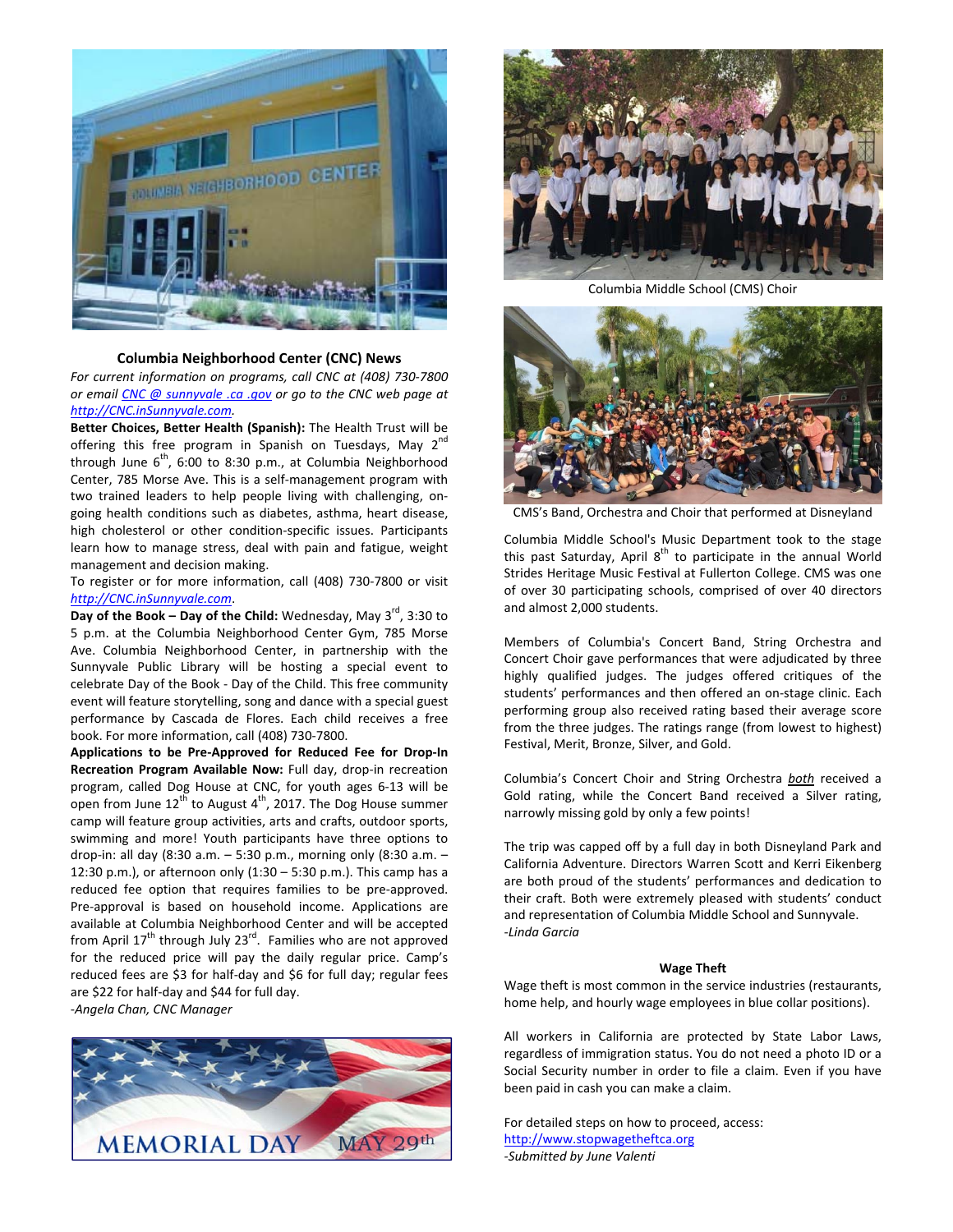

(From L‐R) Randy, John, Barbara, Craig, Valérie, Jeff, Tina, Wendy, Melody, Annie

### **2016‐2017 Cold Weather Shelter SNAIL Volunteers**

A BIG thank you to the SNAIL volunteers who were able to help out during the month of April as the shelter kept its doors open for one more month this year.

The Sunnyvale Cold Weather Shelter was open until the morning of Sunday, April 30<sup>th</sup> due to the Office of Supportive Housing, staff at HomeFirst, Rose, (an RN at one of the local hospitals), and some outspoken volunteers who were all able to convince the County and District 5 County Supervisor Joe Simitian to extend the program. This had never been done in my 15+ years of volunteering at the shelter.

*‐Valérie Suarès, SNAIL Vice‐chair*



## **Armed Forces Day History – May 20th**

Armed Forces Day is a day to recognize members of the Armed Forces that are currently serving. In 1947, the Armed Forces of the U.S. were united under one department which was renamed the Department of Defense in 1949. President Harry S. Truman supported the creation of a day for the nation to unite in support and recognition of our military members and their families. On August 31, 1949, Secretary of Defense Louis Johnson announced that Armed Forces Day would take the place of other individual branch celebrations, and all branches of the military would be honored this single day. Armed Forces Day takes place on the third Saturday in May.



**Vice‐chair** Valérie Suarès E. Eaglewood Ave. 408‐390‐3335 SNAILvicechair @ snail .org **Secretary** June Valenti 610 N. Bayview Ave. 408-497-0827 SNAILsecretary @ snail .org **Treasurer** Kirstin Sims 663 Madrone Ave. 650‐759‐9170 SNAILtreasurer @ snail .org **Newsletter Editor Denise Perez** 564 Manzanita Ave. SNAILeditor @ snail .org **Newsletter Distribution Coordinator** Connie Cook-Turner 810 Carolina Ave. **Social Secretary Bonnie Lloyd** 802 Borregas Ave. **Neighborhood Preservation** Steve Frias 30 and 308-730-7613 Sfrias @ Sunnyvale .ca .gov **Neighborhood Resource Officer** Amy Pistor **Amy Account 408-730-7146** APistor @ sunnyvale .ca .gov

# *SNAIL BOARD and CITY of SUNNYVALE SUPPORT STAFF*

| 408-743-1241 |
|--------------|
| 408-390-3335 |
| 408-497-0827 |
| 650-759-9170 |
|              |

| 408-739-8490 |
|--------------|
| 408-747-1949 |
| 408-730-7613 |
| 108-730-7116 |

**Chair** Tarik Peterson 667 San Diego Ave. 408‐745‐1241 SNAILchair @ snail .org



#### **Mother...**

You filled my days with rainbow lights, Fairytales and sweet dream nights, A kiss to wipe away my tears, Gingerbread to ease my fears. You gave the gift of life to me And then in love, you set me free. I thank you for your tender care, For deep warm hugs and being there. I hope that when you think of me, A part of you, you'll always see. *‐Author Unknown*

#### **Neighborhood Street Sweeping Schedule**

Our streets are generally swept every two weeks on the day following your trash pickup. If possible, please move your car off the street on street sweeping days. This month, the street sweeping schedule is:

| East SNAIL Neighborhood   Tuesday, May 9, 23    |  |
|-------------------------------------------------|--|
| West SNAIL Neighborhood   Wednesday, May 10, 24 |  |

#### **June Newsletter Deadline**

All SNAIL neighbors are invited to submit articles of interest to be published in our monthly newsletter. The deadline for submitting articles and photos for the next SNAIL monthly newsletter is Saturday, May 13<sup>th</sup>. Send an email to SNAILeditor @ snail.org